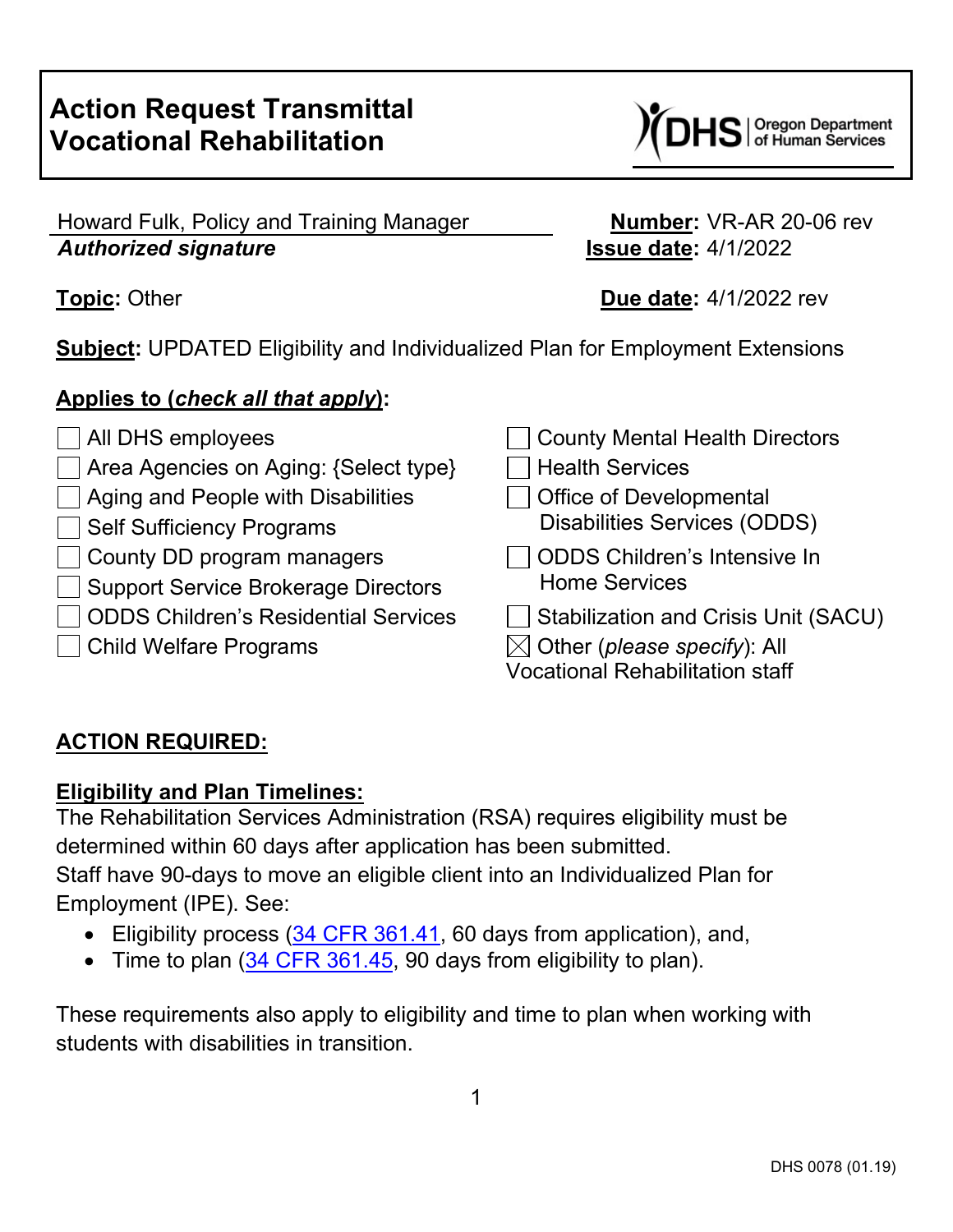# **BACKGROUND**

There may be unforeseen circumstances beyond the control of the VR agency when a Vocational Rehabilitation Counselor (VRC) is unable to make an eligibility determination or develop an individualized plan for employment within the timeframe required by RSA.

Some examples of these barriers to determining eligibility include:

- Medical providers may be overwhelmed with demands for care. There is a lag in the ability to process routine records requests.
- Medical or psychological information cannot be easily secured.
- Clients are unable to report their provider names and location of medical service.

Challenges to meet the 90-day time to plan might include:

- Lack of agreement regarding the client employment goal
- Clients are involved in other agencies or services that create delays
- Lack of client involvement in the vocational rehabilitation process
- Other reasons beyond the client's or counselor's control

These types of circumstances may make it challenging to get documentation required to determine eligibility and successfully develop an individualized plan for employment.

Fortunately, 34 [CFR 361](https://www.ecfr.gov/current/title-34/subtitle-B/chapter-III/part-361?toc=1) provides flexibility to extend eligibility or plan development due to extenuating circumstances.

#### **ELIGIBILITY: TIMELINE, PROCESS, EXTENSION**

#### **Eligibility Timeline Requirement:**

[34 CFR § 361.41\(b\)\(1\)](https://www.ecfr.gov/current/title-34/subtitle-B/chapter-III/part-361#p-361.41(b)(1)) requires that eligibility determinations must be made within 60 days once an individual has submitted an application for vocational rehabilitation, unless the Vocational Rehabilitation (VR) staff:

- Identifies exceptional and unforeseen circumstances, beyond the control of VR, preclude making an eligibility determination prior to sixty-days.
- Obtains agreement from the individual that an extension is necessary,
- Identifies the timeframe in which the eligibility determination will be completed,
- Assures there is client agreement, and,
- Client and counselor signatures are documented on an eligibility extension in ORCA and placed in the file.

Based on this guidance, if a VRC is unable to obtain the necessary supporting documentation required to make an eligibility determination within the established 60 day period after the application submission, an eligibility extension may be necessary.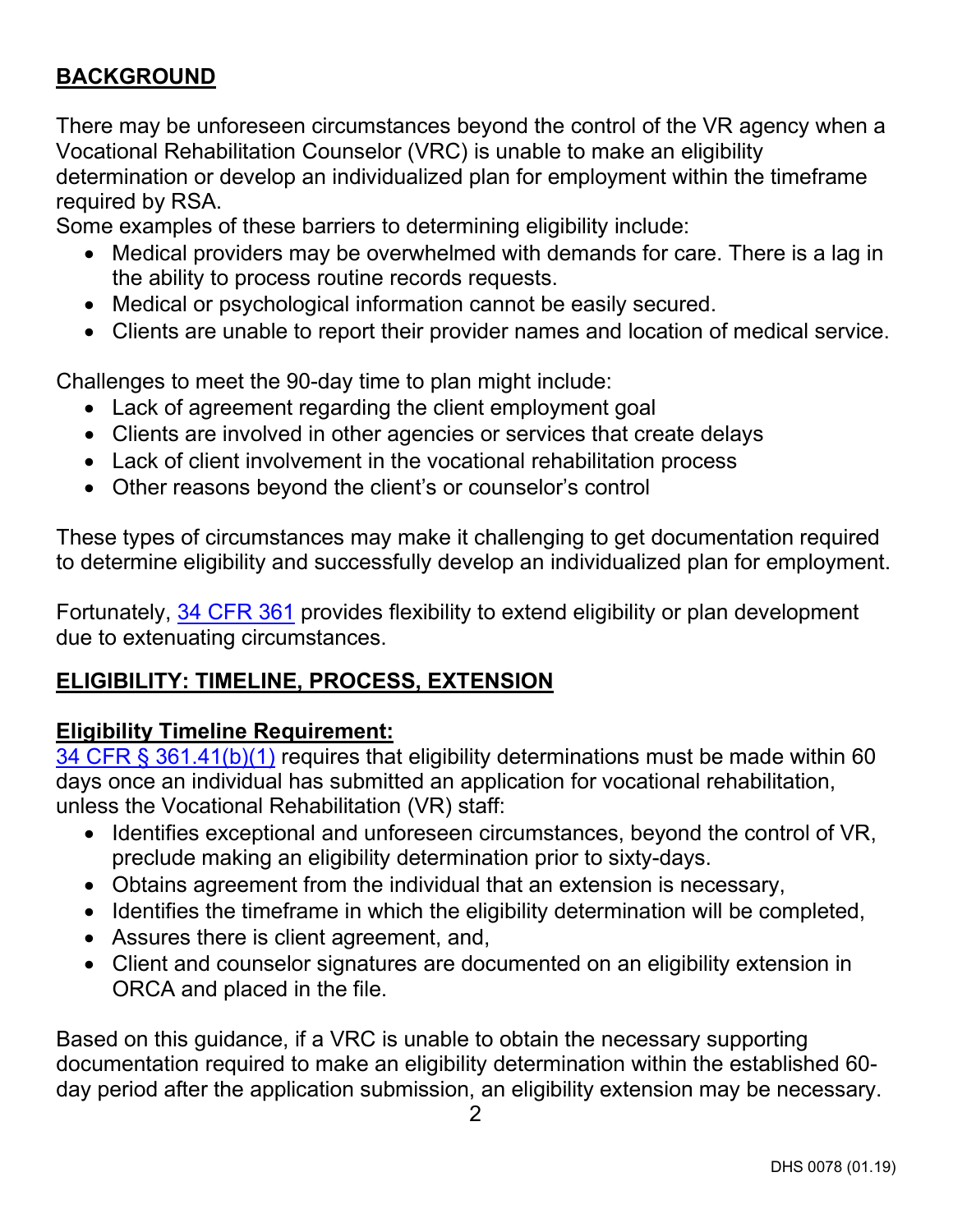### **Processing an Eligibility Extension:**

The first extension can be completed by the vocational rehabilitation counselor (VRC).

Subsequent extensions must be approved the branch manager.

- The branch managers may:
	- $\circ$  Enter a case note directly into the client record stating that they have reviewed the request for extension and agreed, or,
	- o Respond to an email generated by the counselor to state that they agree to an extension.
- Branch manager approval may be done via email. The counselor must enter the approval by making a case note in the client's ORCA file.

After obtaining branch manager approval, the VRC must contact the client and obtain their agreement that an eligibility determination extension is required due to unforeseen and extenuating circumstances.

- VRC may obtain in-person, verbal telephonic or virtual agreement from the client.
	- $\circ$  This agreement and consent to the specific extension of time must be recorded in the eligibility extension document.
	- $\circ$  The date of client consent must be prior to the date that the eligibility extension is created.
- The client may sign the eligibility extension or send a confirmation email to the VRC stating that they understand and agree the extension is necessary and will be completed by the specific date agreed upon.
	- o This documentation should be entered into the client's ORCA file and printed copy in the service record.

Once agreement and consent are given by the client, the VRC must complete an eligibility extension in ORCA that contains:

- The date the client agreed to the extension, and,
- The specific extension of time to complete the eligibility.

This eligibility extension must contain the reason(s) why the extension is required.

- Examples:
	- o The VRC may be unable to get medical documentation in a timely fashion. This is the reason for the extension being required. Document this by noting when the information was requested and that it has not yet been delivered to VR.
	- $\circ$  The client requires an in-person psychological evaluation, and the clinician is not currently making appointments, or the appointment is beyond the 60 day eligibility period. The VRC notes that the evaluation has been requested and the next available appointment exceeds the 60-day requirement.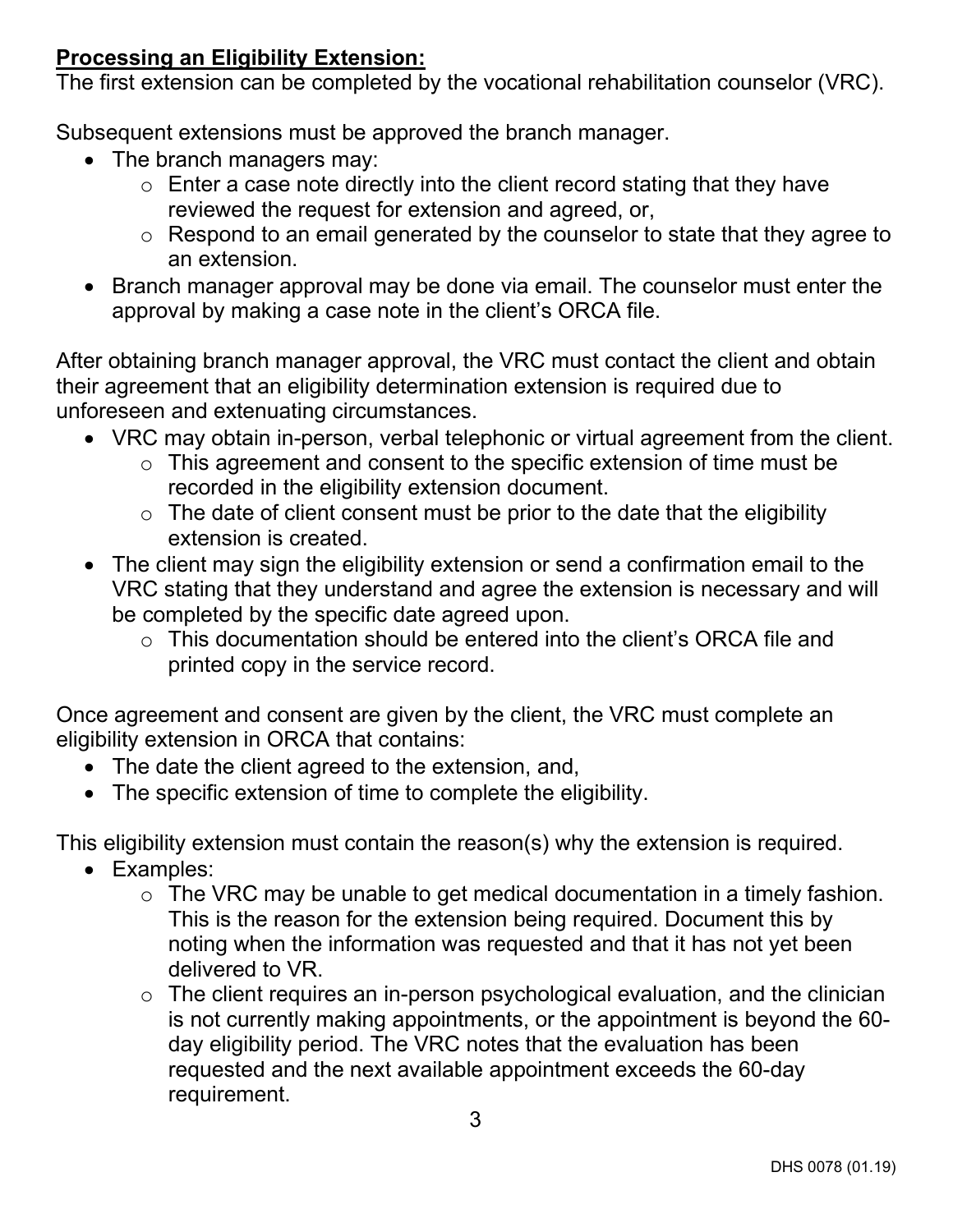Once the eligibility extension is created, the VRC will notify the branch manager that it is ready for review and approval.

- This notification must be in writing and given at least one week prior to the eligibility extension due date.
- When the branch manager receives notification of the pending eligibility extension, the manager must review the file to ensure that the documentation meets compliance standards. This review must occur prior to the eligibility extension due date.
- After the branch manager confirms compliance, the branch manager enters the appropriate dates into the required fields to finalize the extension.
	- o If the manager believes that the documentation is *insufficient*, then the manager must inform the VRC of the documentation needed to meet compliance standards.
- Once approved, the manager will inform the VRC.

# **Additional Information on Eligibility Extension Case Notes:**

#### **The VRC must ensure that file documentation (including case notes, releases of information, and letters requesting medical records) support the rationale for extension.**

The Case Notes Entry Date documenting the client's agreement to the specific timeframe, the ORCA Eligibility Extended Create Date, and the ORCA Eligibility Extension Agreement Date should be the same.

# **IPE: TIMELINE, PROCESS, EXTENSION**

# **Individualized Plan for Employment (IPE) Timeline Requirement**

34 CFR §361.45 (a)(9)(e) requires that Vocational Rehabilitation complete a client's Individualized Plan for Employment (IPE) within 90 days of the eligibility determination. A plan development extension may be granted if:

- The plan development extension is necessary, and,
- VR and the client must agree to the plan development extension, and,
- A new date is established when the plan will be completed.

If the eligible individual does not agree to a plan development extension, it cannot be completed.

# <span id="page-3-0"></span>**Process for Initial Plan Development Extension:**

The VRC can initiate the first plan development extension.

• The VRC must contact the client face-to-face, virtually or by phone and obtain their agreement that a plan development extension is necessary due to extenuating circumstances.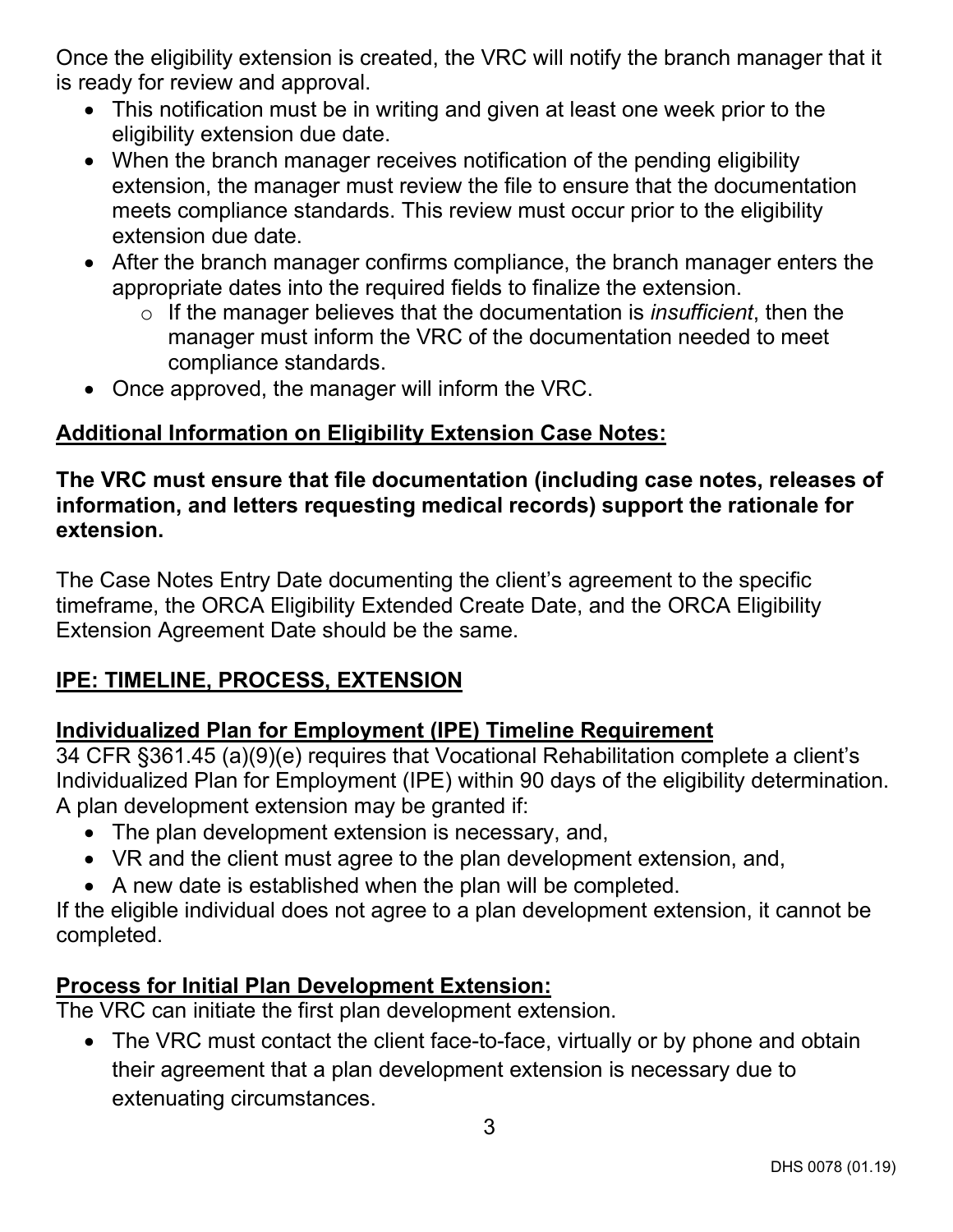- o The VRC may obtain written, verbal telephonic or virtual agreement from the client (and parent or guardian or in collaboration with team members, as appropriate).
- $\circ$  The VRC must document this verbal consent and agreement to the specific date the individualized plan for employment (IPE) will be completed in the plan development extension.
- $\circ$  The VRC explains that they will send the client a plan development extension to sign. Or the counselor may request that the client reply to a confirmation email stating that they understand this extension is necessary and will be completed by the specific agreed upon date. This signed plan development extension or email should be entered into the client's ORCA file and service record.

The VRC should complete a plan development extension in ORCA.

There is a dropdown menu and two boxes in ORCA to complete the plan development extension.

- **Dropdown menu**: choose the most appropriate reason for plan development extension
- **Reasons for Extension box**:

The VRC will thoroughly document the attempts to complete the IPE within the 90-day timeframe and the reason(s) why the IPE could not be developed.

- o An incident may have led to a chain of events that prevented the VRC from establishing the Plan within the required timeframe. This does not actually represent the reason for being unable to complete the Plan as required.
	- For example: the VRC may be unable to perform a Community Based Work Assessment (CBWA) due to limited availability of job developers in the area or during periods of the year, such as a holiday season. The inability to conduct the assessment would be the reason for the extension being required. Thoroughly document any steps taken attempting to schedule these assessments and why they were unsuccessful.
	- For example: A Discovery report may have been expected but not delivered that was anticipated to form the employment outcome for IPE. State when the Discovery report is anticipated to be complete.
	- For example: Natural disasters that may create extenuating circumstances that delay or prevent completing the comprehensive assessment process.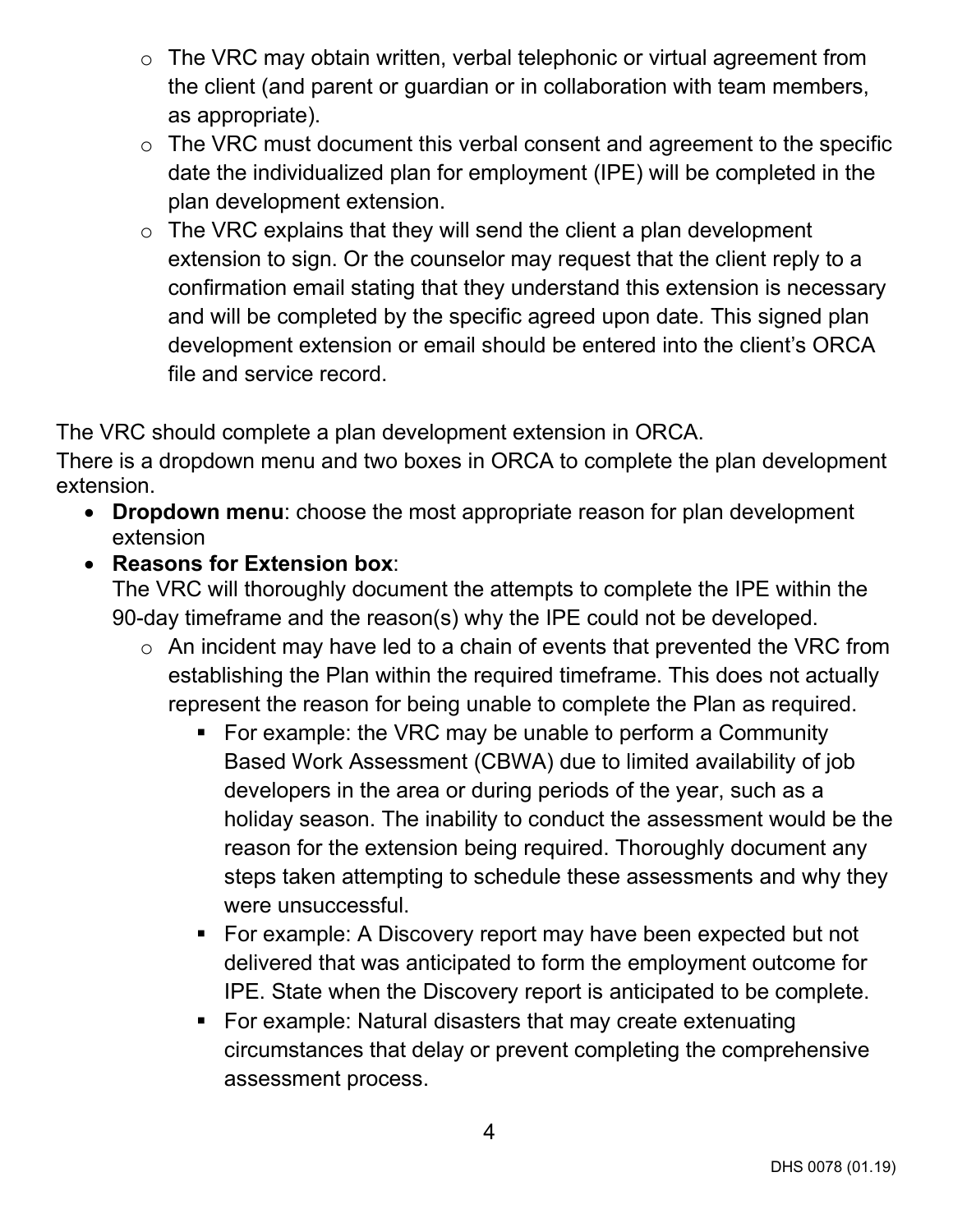- o Additionally, the plan development extension must clearly state the date of consent by the client and the mutual agreement to a specific date that the IPE will be completed.
- **The following actions are needed before the plan can be developed box**:
	- o Provide specific tasks or actions to complete to assure the plan can be developed.

# **Subsequent Plan Development Extensions**

Subsequent extensions must be dated and approved by the branch manager.

• The process for a subsequent extension follows the process for initial plan [development extension](#page-3-0) (see above).

When the plan development extension is complete, the VRC contacts the branch manager.

- At least one week prior to the extension due date, the VRC sends email with subject "Plan Delay Request" to the branch manager.
	- $\circ$  In the body of the text provide the client PID number and last name.
	- $\circ$  Also provide how long the plan will be extended.
	- $\circ$  If there are several requests, explain why the additional extensions are required.
- When the branch manager receives notification of the pending plan development extension, they must:
	- o Review the file to ensure that the documentation meets compliance standards. This review must occur prior to the plan due date.
	- $\circ$  After the manager confirms compliance, the manager enters the appropriate dates into the required fields and finalizes the Plan development extension.
	- o If the manager believes that the documentation is *insufficient*, then the manager must inform the VRC of the documentation needed to meet compliance standards.
- Once approved, the manager must reply to the initial email.
	- o Note that the plan extension has been allowed.

The VRC must print and sign the plan extension.

 $\circ$  The signed original must be sent to the client.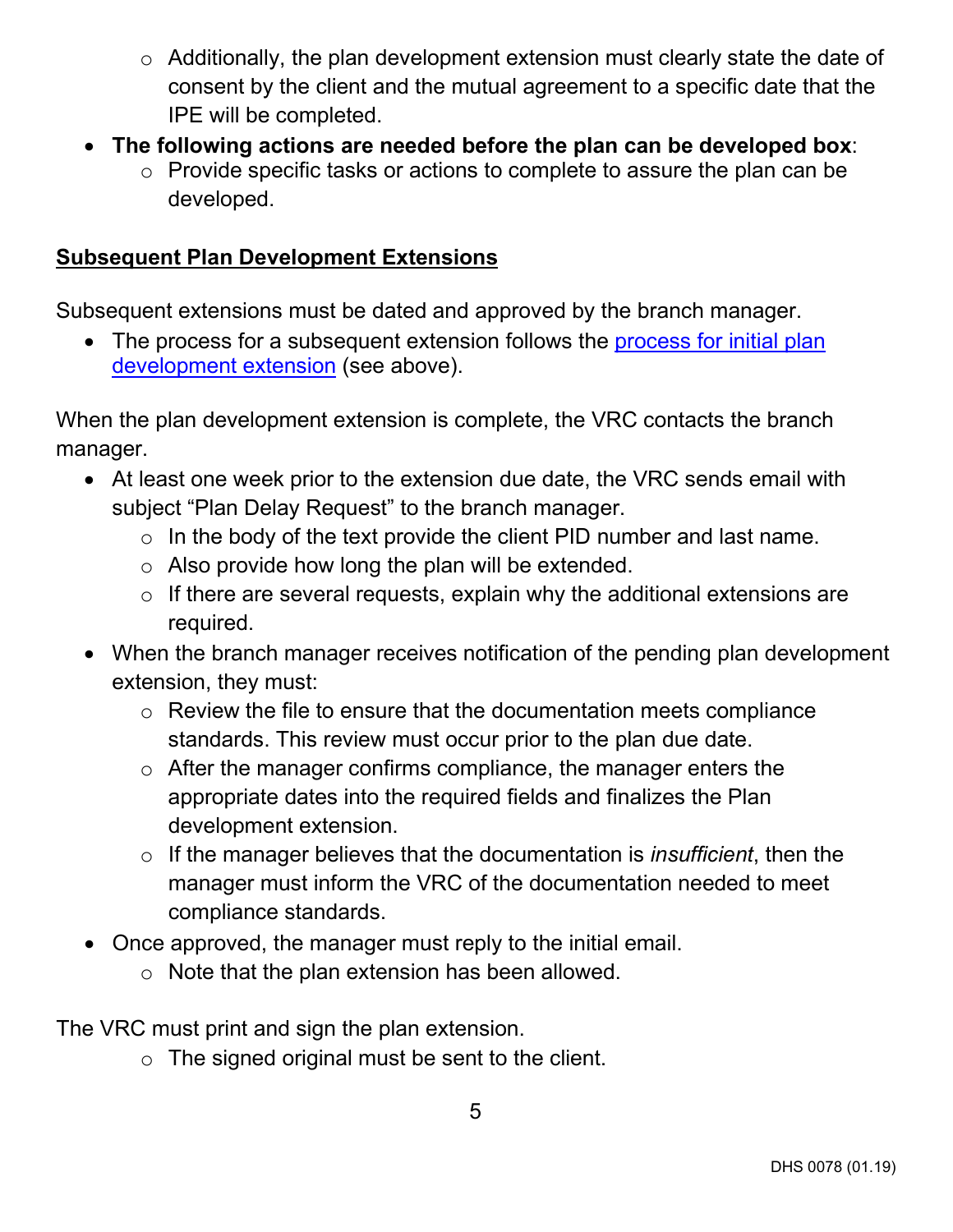- $\circ$  A letter may be generated in ORCA to accompany the extension and direct the client to sign and return the form if they agree and a copy for the client to keep.
- o When the original file has both client and VRC signature, it is placed in the client file.

### **Example of Plan Extension & Mutual Agreement Case Note**

#### **Example 1:**

|           | Entry Date: Date of actual in-person, virtual or phone meeting and |  |
|-----------|--------------------------------------------------------------------|--|
|           | agreement                                                          |  |
| Category: | Other or phone call                                                |  |
| Summary:  | Virtual meeting for plan development extension                     |  |
|           | Phone meeting for plan development extension                       |  |

### **Enter Case Note:**

The plan extension discussion was conducted in-person, virtually or via phone. The plan development extension was signed while the client was in the office OR mailed and received by the client prior to the scheduled meeting.

This VRC reviewed the plan development extension with the client and obtained a signature or a verbal agreement to a specific date of extension. The mutually agreed upon specific extension date that the IPE will be completed is Month/Day/Year.

Therefore, today's plan extension date was recorded in ORCA and is consistent with this VRC's plan extension signature date.

- $\circ$  A copy of the signed and dated written agreement was given to the client and the original placed in the client file. **– OR --**
- $\circ$  The client understood, by verbal confirmation, that the mutually agreed upon and dated copy of the plan extension, along with a self-addressed prepaid envelope, would be mailed upon completion of today's meeting. The client verbally attested that upon receipt, they will sign the plan extension signature page and mail the signature page back to VR within two business days of receipt.